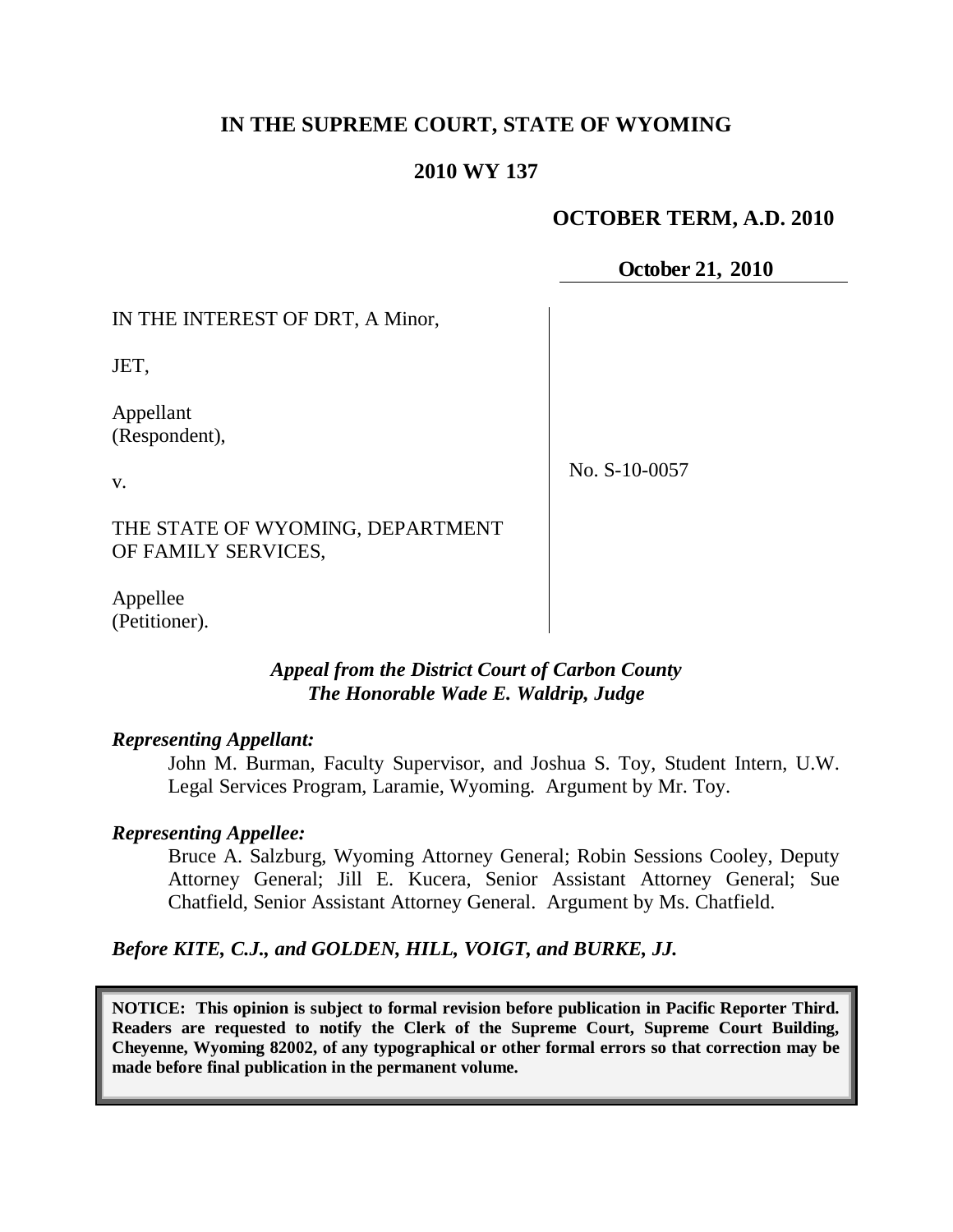## **VOIGT, Justice.**

[¶1] This is an appeal from the juvenile court's denial of the appellant's motion to withdraw her admission of neglect of her child, and from the disposition order placing the child in the custody of the Department of Family Services. Finding no error, we affirm.

#### **ISSUES**

[¶2] The appellant presents a somewhat convoluted statement of the issues that is not consonant with her Notice of Appeal. The first stated issue in her appellate brief is whether the juvenile court erred in accepting her admission of neglect, yet she did not appeal from the order accepting that admission and adjudicating the issue of neglect. She then commingles that issue with the question of whether the juvenile court erred in entering an order denying her motion to withdraw the admission of neglect, from which order she did appeal. Finally, her Notice of Appeal indicates that she is appealing from the disposition order entered in the case, yet she raises no factual or legal issues concerning any part of that order.

[¶3] We believe that the issues actually presented to this Court can best be formulated as follows: Did the juvenile court abuse its discretion in denying the appellant"s motion to withdraw her admission of neglect because (1) the juvenile court failed to advise the appellant at the initial hearing that a termination of her parental rights may be initiated upon an adjudication of neglect; (2) the juvenile court accepted the admission of neglect notwithstanding the evidence that the appellant suffered from a mental illness; and (3) the juvenile court's acceptance of the appellant's admission of neglect sets a dangerous precedent that will deter persons in her position from seeking assistance from governmental agencies?

# **FACTS**

[¶4] The appellant is a twenty-year-old single mother of one child. Prior to the child"s birth, the appellant moved from a homeless shelter in Texas to Rawlins, Wyoming, where she moved in with her former fiancé"s parents and two other adults. When that living arrangement was not successful, the appellant moved into a low-income housing apartment. During her pregnancy, the appellant worked with both a public health nurse and social worker, and with a counseling center therapist.

[¶5] The child was born on November 20, 2009. At about 2:00 a.m., on November 26, 2009, the appellant telephoned the public health social worker and told her something to the effect that she needed some help with the child because she knew she had a temper, or that she was afraid she was going to hurt the child. The social worker called the police department, and a police officer in turn called a Department of Family Services caseworker. Both the police officer and the caseworker went to the appellant"s home,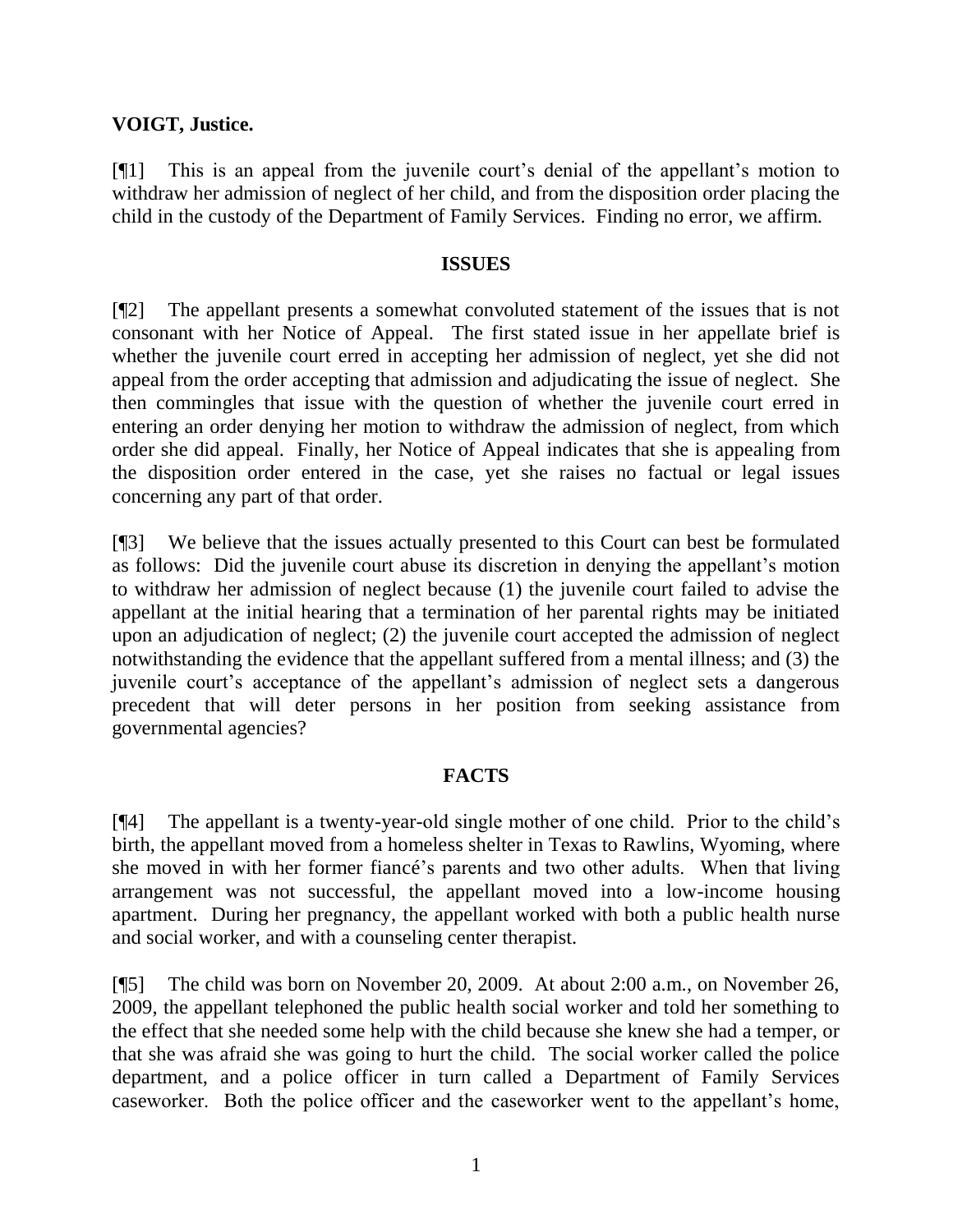where the officer took the child into protective custody. In an affidavit attached to the neglect petition filed a few days later, the caseworker stated that when she arrived at the appellant"s house, the appellant was visibly upset and crying, and said that "she is afraid that she might hurt [the child] because at night when [the child] starts crying she finds herself screaming at [the child]."

[¶6] The juvenile court held a combined shelter care hearing and initial appearance on December  $1, 2009$ .<sup>1</sup> Because this appeal revolves around what occurred at that hearing, we will quote at length from the transcript:

> THE COURT: Okay. [The appellant], are you under the influence of alcohol, narcotics or medication?

THE MINOR"S MOTHER: No, sir.

THE COURT: Are you suffering from any mental problems that make it difficult for you to understand these proceedings?

THE MINOR"S MOTHER: Yes, sir, bipolar and ADHD as well as panic attacks and anxiety attacks.

THE COURT: And when were you diagnosed with bipolar?

THE MINOR'S MOTHER: When I was a child. I'm not sure of the age, but I know that I have been medicated from elementary school up.

THE COURT: On psychotropic medication?

THE MINOR"S MOTHER: Yes, sir.

THE COURT: Do you happen to know what medication?

THE MINOR"S MOTHER: Too many to name. I have been on almost every single one they could put me on.

THE COURT: Are you medicated right now?

THE MINOR"S MOTHER: No, sir.

 1 *See* Wyo. Stat. Ann. §§ 14-3-409 and 14-3-426 (LexisNexis 2009).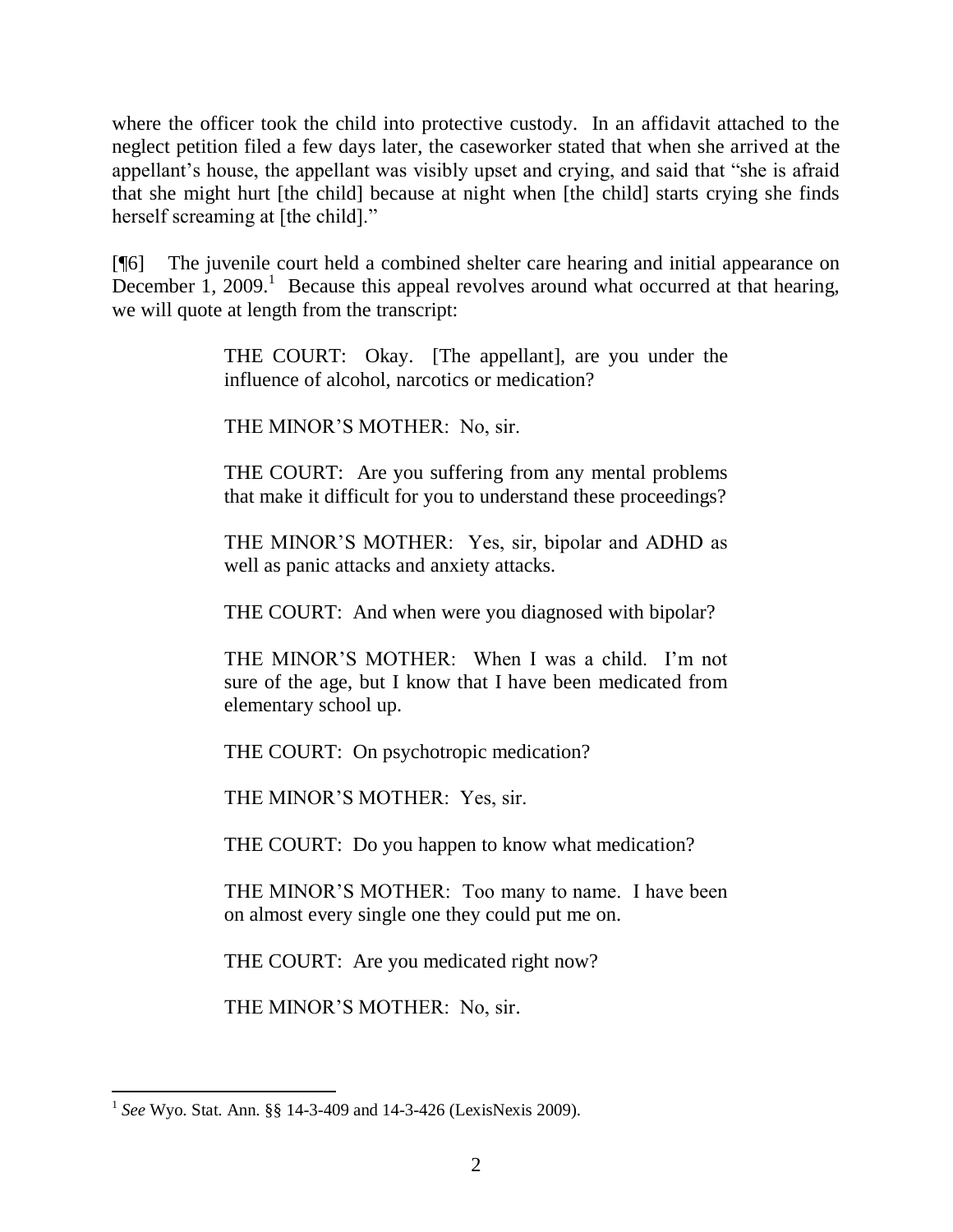THE COURT: Are you clearheaded? Do you understand why you're here?

THE MINOR"S MOTHER: Yes, sir.

THE COURT: Have you been served with a copy of this petition?

THE MINOR"S MOTHER: Yes, sir.

. . . .

THE COURT: You understand that the State is alleging that you have neglected [the child] by failing to provide adequate care. Have you read the affidavit of [the caseworker] that was attached to the petition?

THE MINOR"S MOTHER: Yes, sir. And I note some things that weren"t entirely as it was supposed to be.

THE COURT: Okay. Let's  $-$  we will talk about that in a minute if we need to, but for now I want to make sure that you understand what"s brought you here.

THE MINOR"S MOTHER: Yes, sir.

THE COURT: Okay. I want to talk to you about your rights in this proceeding. This is juvenile court. We are not here to punish anyone. We are not here to accuse anyone of misconduct. We are here to protect [the child] and to make sure that [the child] is in a healthy and safe environment.

You, on the other hand, have certain rights guaranteed to you by laws in this state, and they include the fact that you have the right to remain silent; anything you say may be used against you. You have the right to be represented by a lawyer; and if you cannot afford one, the Court will appoint one to represent you.

Upon your denial of these allegations, you have the right to force the State of Wyoming to prove them by a preponderance of the evidence at an adjudicatory hearing. That's just a long word for a trial. You have the right to be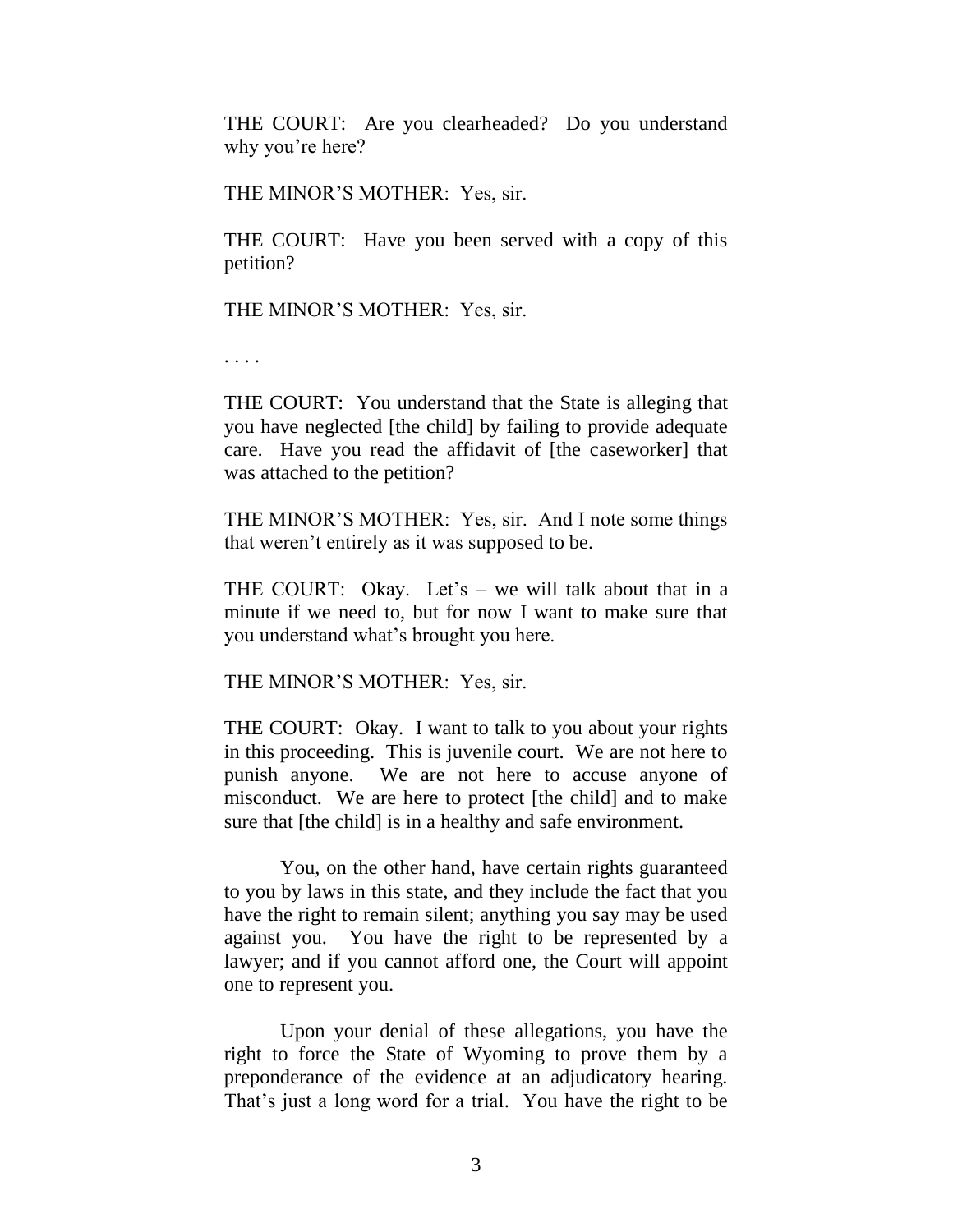present at your trial either before a judge of this court or before a jury of six persons. If you want a jury of six persons, you have to make that demand in writing within 10 days from today. You have a right to be present at that hearing with your attorney to hear and cross-examine the State"s witnesses, to produce witnesses in your own behalf using the subpoena powers of this Court. And if an adjudication of neglect is entered, you have the right to appeal any mistakes that may have been made to the Wyoming Supreme Court in Cheyenne.

Do you understand all of that?

THE MINOR"S MOTHER: Okay.

. . . .

THE COURT: Unless you agree that the child ought to remain in foster care, then the State has to prove here today by clear and convincing evidence that the child shouldn"t be returned to you. Or you can postpone that hearing and leave the child in shelter care, we call it, until you have had a chance to talk to your lawyer.

This Court from today forward may place your child someplace where we all believe the child will be safe, including the custody of DFS for placement in foster care. The Court may impose terms and conditions necessary to assure your appearance and protect [the child] from any harm. That includes foster care or some facility outside the home. You will be subject to orders, demands, requirements, limitations, restrictions or conditions necessary; first, to assure your appearance and, secondly, to assure the fact that [the child] has been protected from harm.

If [the child] is placed outside your home for 15 of the next 22 continuous months, the State may file a petition to terminate your parental rights. I don"t tell you that to scare you, but you have a right to know what could happen down the road.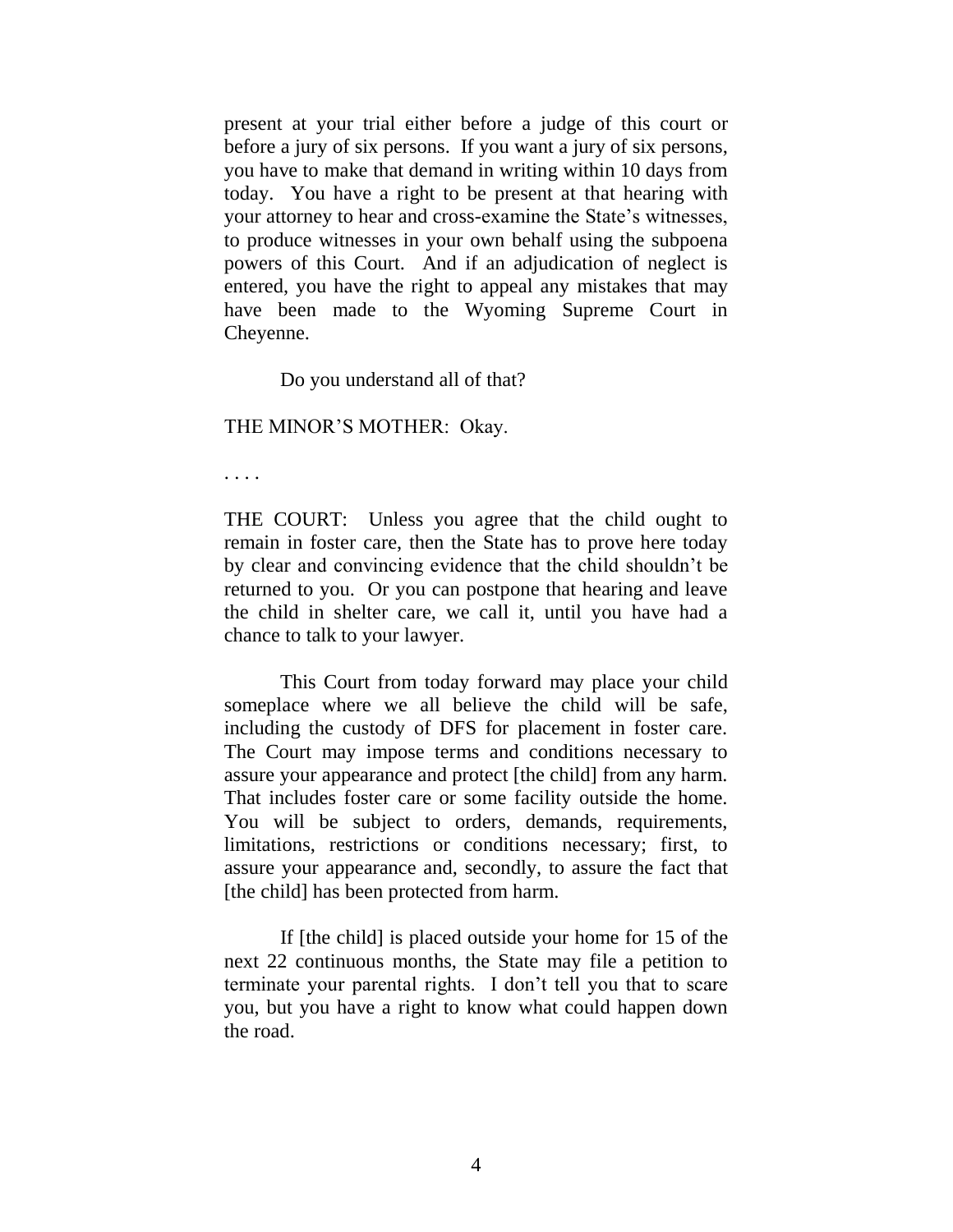You could be ordered to pay child support or to pay for all or any part of the services that the State of Wyoming may provide to your child.

Do you understand all of that?

THE MINOR"S MOTHER: Yes, sir.

THE COURT: Okay. Do you think [the child] is, as we sit here, in a healthy and safe place?

THE MINOR"S MOTHER: Yes, sir.

THE COURT: Do you think [the child] ought to stay there until we get to the bottom of what"s going on?

THE MINOR"S MOTHER: Yes, sir.

THE COURT: Okay. Do you want to talk to a lawyer?

THE MINOR"S MOTHER: No, sir.

THE COURT: Are you sure of that?

THE MINOR'S MOTHER: (Nodded.)

THE COURT: You know you have an absolute right to talk to a lawyer at no expense to you. And in a moment, if you don"t want to talk to a lawyer, then I"m going to ask you if you admit or deny these allegations. And if you admit the majority of them, if you admit the gist of what the State is claiming, then I"m going to take jurisdiction over you and your child and we are going to see what kind of treatment we can provide to you so that you can take care of [the child].

The goal of this court now and for the foreseeable future in this case is to reunify you with your child. We want to put [the child] back into your home, but we have got to make sure that your home is a healthy and safe place before we can do that. And I can tell you right now we are going to have to start off with some psychiatric evaluations. We are going to have to figure out  $-$  if you are, in fact, bipolar already – what kind of meds you ought to be on.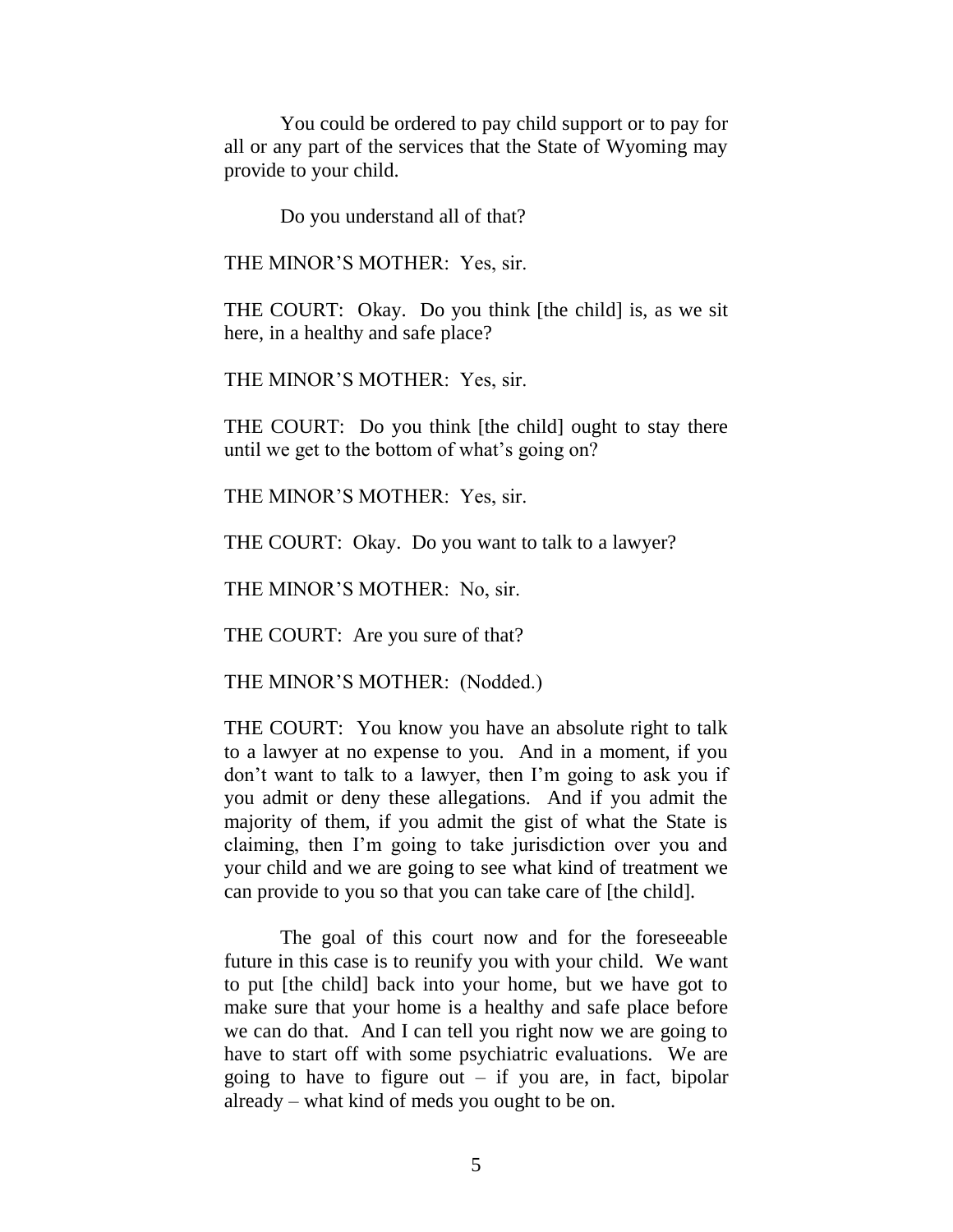THE MINOR"S MOTHER: I understand, sir.

THE COURT: Okay. So you understand all of that?

THE MINOR"S MOTHER: Yes, sir.

THE COURT: I will ask you again if you want to talk to a lawyer?

THE MINOR"S MOTHER: No, sir.

THE COURT: Okay. Has anybody threatened you or forced you to make that decision?

THE MINOR"S MOTHER: No, sir.

THE COURT: Has anybody made you any promises or agreements as to what might happen if you waive your right to a lawyer?

THE MINOR"S MOTHER: No, sir.

THE COURT: Okay. Do you admit or deny these allegations?

THE MINOR'S MOTHER: The allegations are true, sir.

[¶7] Following this colloquy, the judge and the appellant engaged in a lengthy discussion of the appellant"s current living arrangements, her previous living arrangements, how she came to be in Rawlins, Wyoming, and about her pregnancy and the person she believed to be the father of the child. At the end of that discussion, this additional colloquy occurred:

> THE COURT: All right. [The appellant], do you have any questions?

> THE MINOR"S MOTHER: No sir, but I would like to ask some questions as to  $-$  let's see  $-$  on here it was stating that I was schizophrenic, which is untrue.

THE COURT: Just bipolar?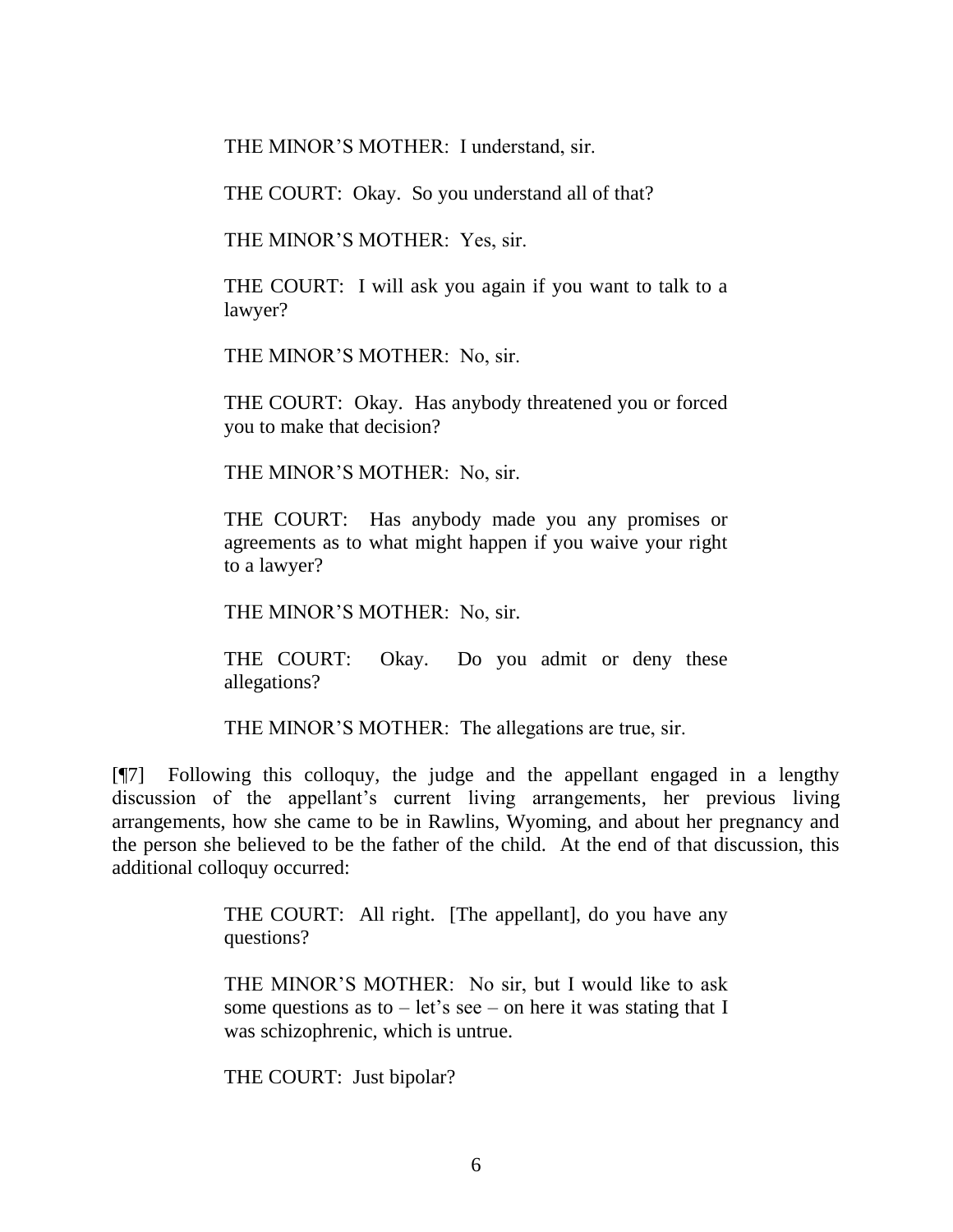THE MINOR"S MOTHER: I have never been diagnosed with schizophrenia or as schizophrenic.

THE COURT: But you have been diagnosed as bipolar.

THE MINOR"S MOTHER: Bipolar and ADHD, panic attacks and anxiety attacks.

THE COURT: All right. Then I will strike the reference to schizophrenia, and we will have a psychiatric evaluation.

THE MINOR"S MOTHER: All right.

#### **STANDARD OF REVIEW**

[¶8] Neither party identifies with much particularity the standard this Court should apply in reviewing the denial of a motion to withdraw an admission of neglect in a juvenile proceeding. The appellant presents her argument mainly in terms of due process because of the constitutionally protected right to the parent-child relationship. The State compares this situation to the denial of a motion to withdraw a plea in a criminal case, but it also recognizes the constitutional implications. We find that a motion to withdraw an admission in juvenile court is similar to a motion to withdraw a plea in a criminal case, and we hereby apply the standard of review set forth in *Demeulenaere v. State*, 2008 WY 147, ¶ 13, 197 P.3d 1238, 1240-41 (Wyo. 2008), which we summarize and re-state as follows: (1) a parent does not have an absolute right to withdraw an admission of neglect in a juvenile proceeding; (2) the juvenile court is vested with discretion to determine whether to grant or to deny a motion to withdraw an admission; (3) the denial of such a motion is within the sound discretion of the juvenile court where the admission was voluntary and where the procedural requirements of the applicable statutes were met at the time the admission was accepted.

#### **DISCUSSION**

*Did the juvenile court abuse its discretion by denying the appellant's motion to withdraw her admission of neglect because the juvenile court did not, before accepting that admission, advise the appellant that a termination of parental rights may be initiated upon an adjudication of neglect?*

[¶9] In the instant case, the child was taken into temporary protective custody without a court order. Wyo. Stat. Ann. § 14-3-409(a) (LexisNexis 2009) requires that, in such case,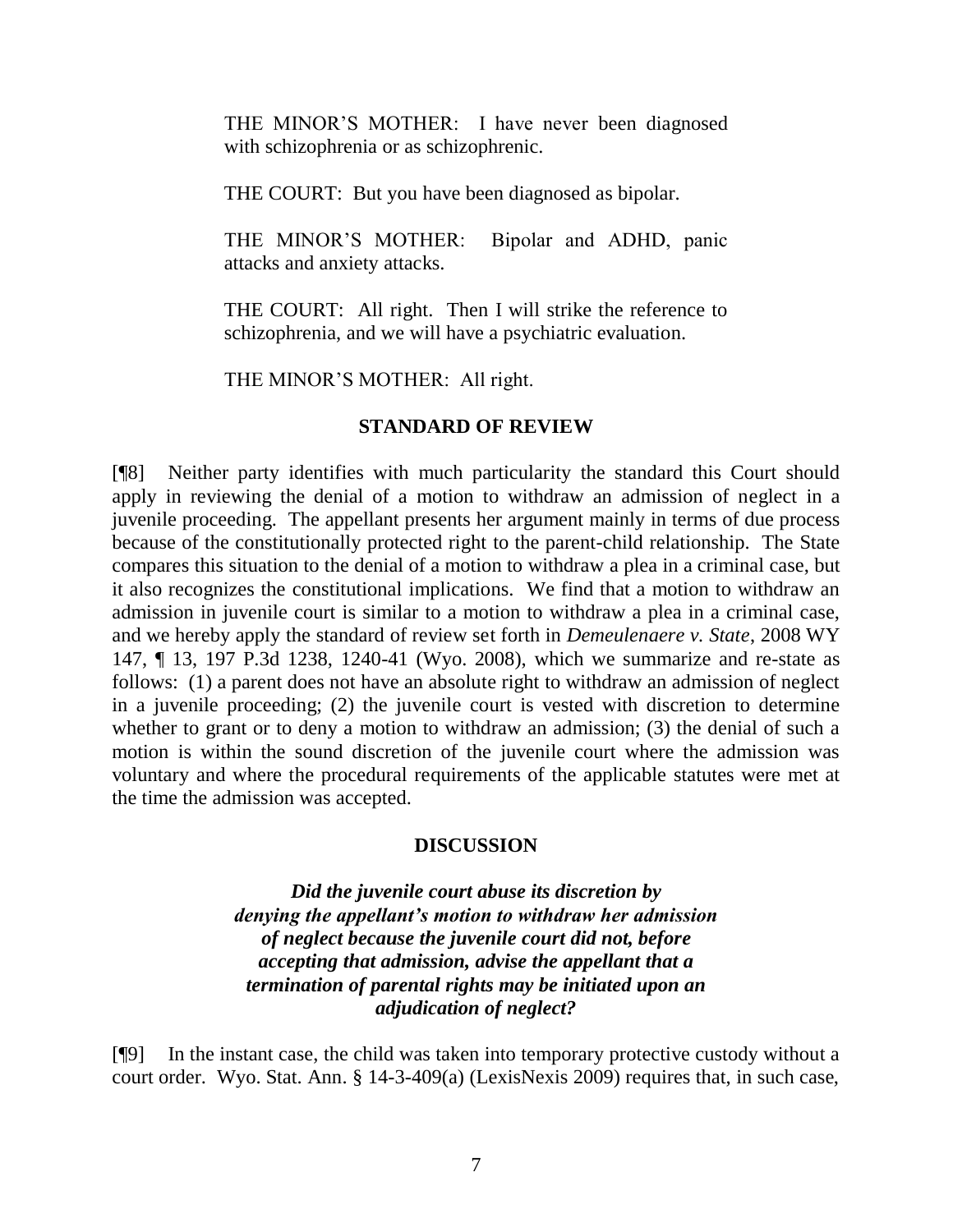a petition in statutory form be filed and that an informal shelter care hearing be set as soon as possible. Subsection (b) of the same statute directs the court to give certain advisements at that hearing:

> (b) At the commencement of the hearing the judge shall advise the child and his parents, guardian or custodian of:

> > (i) The contents of the petition and the nature of the allegations contained therein;

> > (ii) Their right to counsel as provided in W.S. 14-3-422;

> > (iii) The right to confront and cross-examine witnesses or to present witnesses and evidence in their own behalf and the right to issuance of process by the court to compel the appearance of witnesses and the production of evidence;

> > (iv) The right to a jury trial as provided in W.S. 14-3-423;

> > (v) The right to appeal as provided in W.S. 14- 3-432; and

> > (vi) The state's obligation, pursuant to W.S. 14-3-431(d), to file a petition to terminate parental rights when a child has been placed in foster care under the responsibility of the state for fifteen (15) months of the most recent twenty-two (22) months unless the court finds that one (1) of the exceptions listed in W.S. 14-3-431(m) applies.

[¶10] In addition to these advisements, Wyo. Stat. Ann. § 14-3-426(a) (LexisNexis 2009) requires the juvenile court to give the following advisements at the initial hearing:

> (a) At their initial hearing, which may be held after a shelter care hearing or a transfer hearing, the child and his parents, guardians or custodian shall be advised by the court of their rights under law and as provided in this act. They shall also be advised of the specific allegations in the petition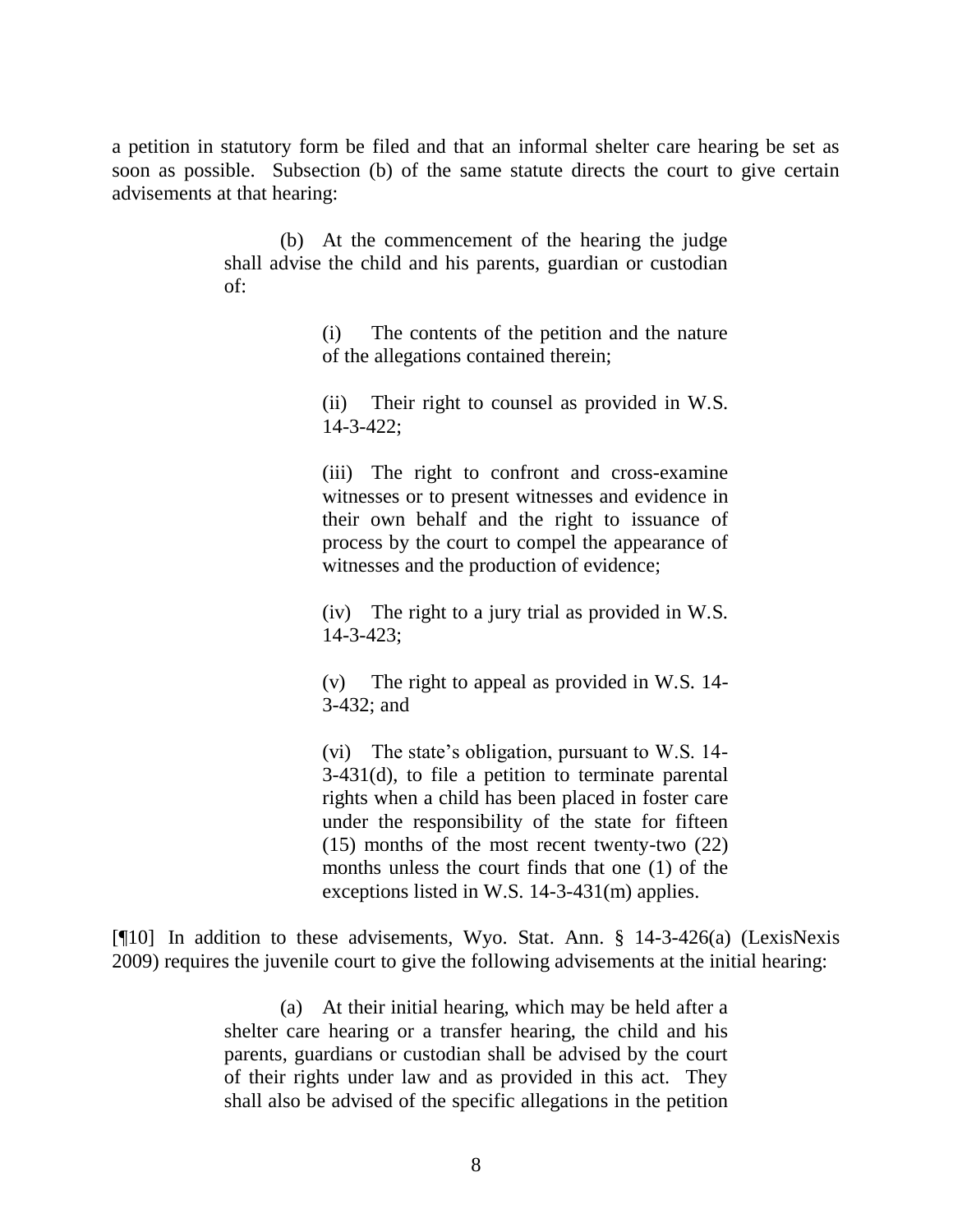and given an opportunity to admit or deny them. They shall also be advised of the possible liability for costs of treatment or services pursuant to this act. . . .

[¶11] The appellant does not contend that the juvenile court failed to give any of these advisements at the hearing, and the portions of the hearing transcript quoted above reveal compliance with the statutes. *See supra* ¶ 6. The appellant argues, however, that the juvenile court violated her right to the due process of law by failing to advise her, in addition, of the existence of other statutory bases for the possible termination of her parental rights. Specifically, the appellant claims that the juvenile court should have advised her that a termination of her parental rights "could occur following an adjudication of neglect without any minimal time frame during which reunification efforts must first take place."

[¶12] The appellant"s brief contains a lengthy argument identifying the parent-child relationship as a constitutionally protected interest with which the State may not interfere in the absence of procedural and substantive due process. Without citation to compelling authority, the appellant then concludes that the alleged notice failure mentioned above violated both. We concur with the first proposition, but not the second. The neglect petition in the instant case was brought pursuant to the Child Protection Act found at Wyo. Stat. Ann. § 14-3-401 *et. seq.* (LexisNexis 2009). At a hearing under the Child Protection Act, the State has the burden of proving an allegation of neglect by a preponderance of the evidence. Wyo. Stat. Ann. § 14-3-425. When a child has been adjudged to be neglected under the Act, the juvenile court is obligated to "ensure that reasonable efforts were made by the department of family services to prevent or eliminate the need for removal of the child from the child"s home or to make it possible for the child to return to the child's home." Wyo. Stat. Ann.  $\S$  14-3-429(a)(iv). The Child Protection Act then also provides that, if a child has been placed in foster care under the Act for 15 of the most recent 22 months, "the state shall file a petition to terminate parental rights . . . ." Wyo. Stat. Ann. § 14-3-431(m).

[¶13] It is notice of this potential for termination of parental rights that is required by Wyo. Stat. Ann. § 14-3-409(b)(vi). The appellant argues that her right to due process was violated, however, even though this advisement was given, because she was not also advised that, under the Termination of Parental Rights Act, a finding of neglect could result in termination of her parental rights "without any minimal time frame during which reunification efforts must first take place." *See* Wyo. Stat. Ann. § 14-2-309(a)(iii) (LexisNexis 2009). We believe that the appellant"s position in this regard has already been rejected by this Court in *MN v. State Department of Family Services*, 2003 WY 135, ¶¶ 36-37, 78 P.3d 232, 240 (Wyo. 2003):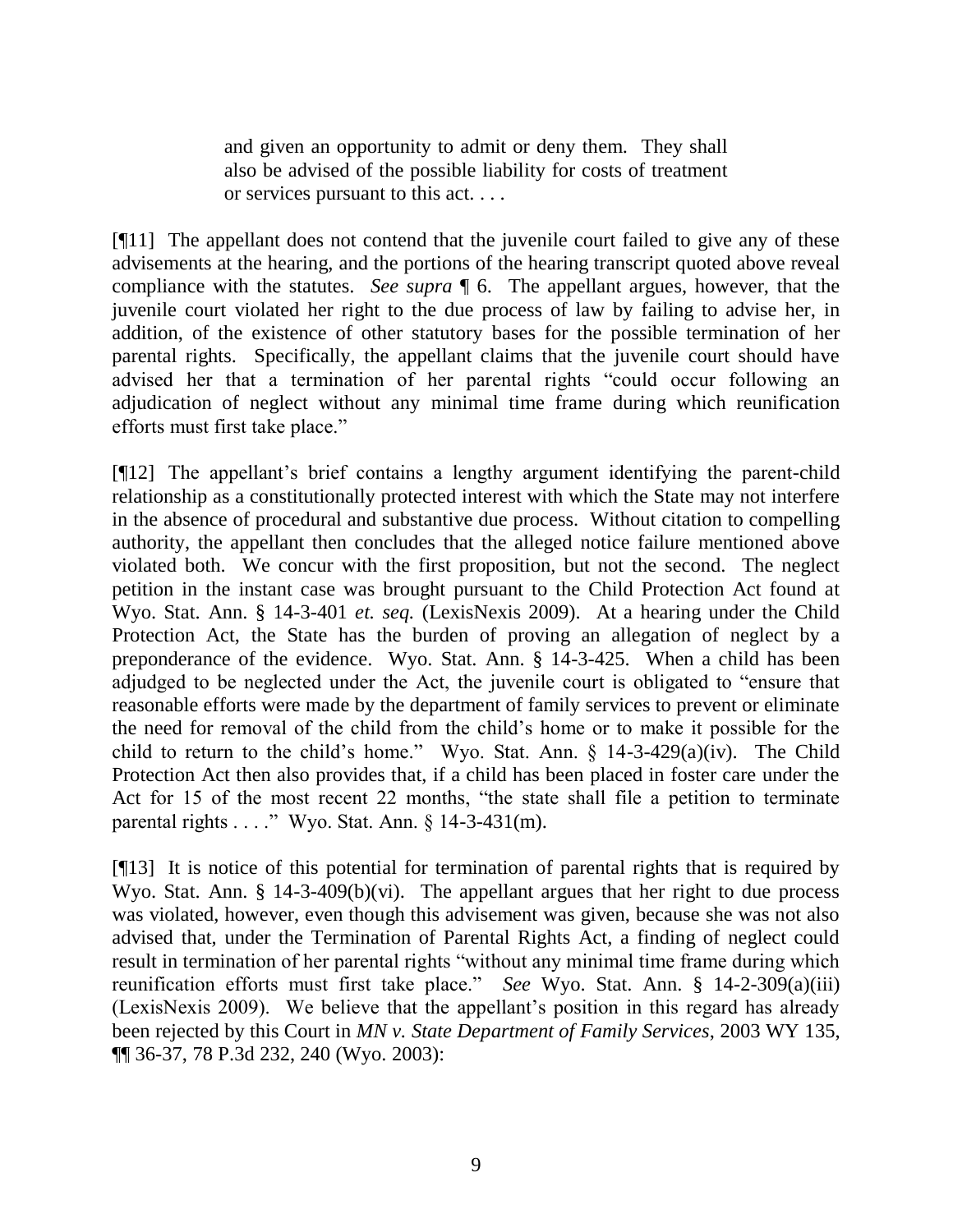Mother asserts that the court violated her right to counsel at the initial juvenile proceeding hearing and, thus, the district court was divested of subject matter jurisdiction. Specifically, Mother espouses that the failure to appoint counsel during the initial hearing is of such a serious nature that it undermines the State"s entire termination case. The State primarily argues that a neglect action is not a prerequisite to a termination of parental rights proceeding, and the two are separate and distinct. The State further argues that there has been no showing that Mother"s rights were prejudiced, or even impacted, and therefore the court's action must be characterized as harmless.

Initially this court recognizes that termination proceedings are entirely separate and distinct from neglect proceedings, deriving their respective genesis from separate statutes and requiring different burdens of proof. In particular, a neglect action is not a mandatory prerequisite to termination of parental rights. Moreover, Mother has failed to show how the failure to appoint her counsel within the juvenile proceeding violated her due process rights regarding the termination proceedings. Indeed, Mother"s admission of neglect in the juvenile proceeding did not relieve the State from proving by clear and convincing evidence that Mother"s parental rights should be terminated. To the contrary, the State could not simply utilize Mother"s admission of neglect in the juvenile proceeding but was required to show at trial that Mother neglected [her child].

[¶14] The lesson of *MN* is that the failure to appoint counsel in a juvenile neglect proceeding did not prejudice the parent in a subsequent termination proceeding based upon neglect, because the two are entirely separate, with neither being dependent upon the other. That logic leads to the conclusion that, in a juvenile neglect proceeding such as that now before the Court, the juvenile court is not obligated to advise the parent of the potential filing of a termination petition under a different legislative act. The portion of the hearing transcript quoted above shows that the juvenile court in this case carefully advised the appellant of her rights in these proceedings, and of the consequences that could result from an admission or a finding of neglect. *See supra* ¶ 6. That is as far as the juvenile court was required to go.<sup>2</sup> Consequently, the juvenile court did not abuse its

<sup>2</sup> This situation is similar to *Valle v. State*, 2006 WY 43, ¶ 9, 132 P.3d 181, 184 (Wyo. 2006), where we held in a criminal case that, at arraignment, the court is required to advise the defendant only of the direct consequences of a plea, and not of speculative or collateral consequences, such as possible deportation.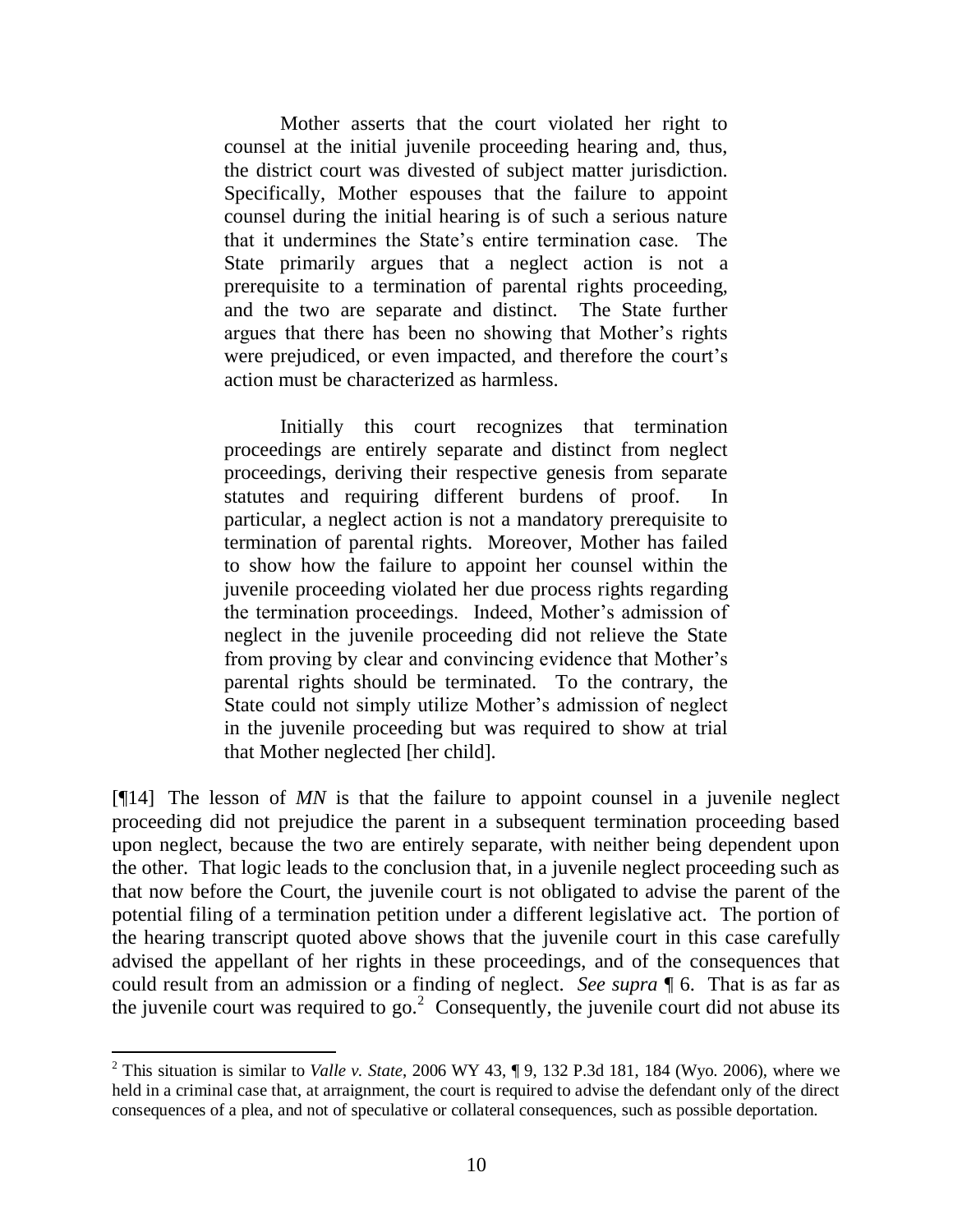discretion by denying the appellant's motion to withdraw her admission of neglect on the basis of the advisements given at the initial hearing.

# *Did the juvenile court abuse its discretion by denying the appellant's motion to withdraw her admission of neglect because the juvenile court accepted the admission of neglect notwithstanding the evidence that the appellant suffered from a mental illness?*

[¶15] The appellant relies upon *Hayes v. State*, 599 P.2d 558, 563 (Wyo. 1979) for the proposition that the determination of whether an "accused" is mentally fit to proceed is a threshold issue that must be resolved to prevent a violation of due process. Although *Hayes* involved the mental capacity of a criminal defendant to stand trial, we will assume *arguendo* that its underlying principle applies to determination of the mental capacity of a parent to waive the right to counsel and to enter an admission of neglect in a juvenile proceeding.<sup>3</sup> Citing other cases from the criminal context, we note first that there is no absolute right to withdraw a plea, and we note second that we consider the record as a whole in determining whether there was a voluntary relinquishment of the right to counsel and a voluntary entry of a plea. *Trujillo v. State*, 2 P.3d 567, 571 (Wyo. 2000); *Haddock v. State*, 909 P.2d 974, 976 (Wyo. 1996); *Mehring v. State*, 860 P.2d 1101, 1106 (Wyo. 1993).

[¶16] The right to counsel in a criminal case has its genesis in the Sixth Amendment. *Bolin v. State*, 2006 WY 77, ¶¶ 29-30, 137 P.3d 136, 146 (Wyo. 2006). The right to withdraw a plea in a criminal case is governed by W.R.Cr.P. 32(d). While the parties have cited cases interpreting these rights, they agree that we ultimately are guided by "due process" in these circumstances, which we have defined as follows:

> "For all its consequence, "due process" has never been, and perhaps can never be, precisely defined. "[U]nlike some legal rules," this Court has said, due process "is not a technical conception with a fixed content unrelated to time, place and circumstances." *Cafeteria Workers v. McElroy,* 367 U.S. 886, 895, 81 S.Ct. 1743[, 1748, 6 L.Ed.2d 1230 (1961)]. Rather, the phrase expresses the requirement of "fundamental fairness,' a requirement whose meaning can be as opaque as its importance is lofty. Applying the Due Process Clause is therefore an uncertain enterprise which must discover what "fundamental fairness" consists of in a particular situation by

<sup>3</sup> The right to counsel may be waived in a criminal case. *See, e.g.*, *Bolin v. State*, 2006 WY 77, ¶¶ 30-31, 137 P.3d 136, 146 (Wyo. 2006).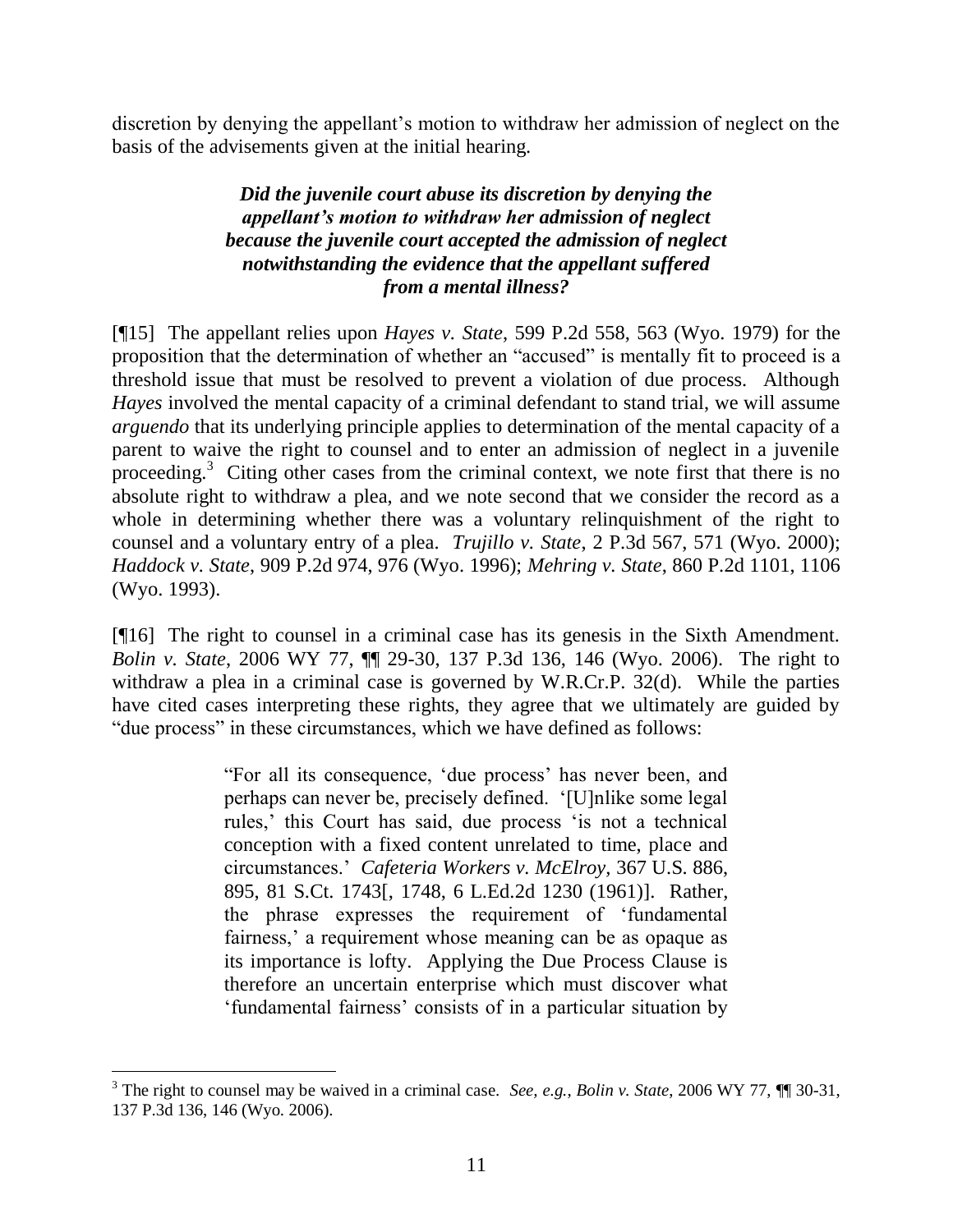first considering any relevant precedents and then by assessing the several interests that are at stake."

*Matter of GP*, 679 P.2d 976, 993 (Wyo. 1984) (quoting *Lassiter v. Dep't of Social Servs.*, 452 U.S. 18, 24-25, 101 S.Ct. 2153, 2158, 68 L.Ed.2d 640 (1981)).

[¶17] We begin our review of the juvenile court"s denial of the appellant"s motion to withdraw her admission of neglect by noting again the colloquy between the appellant and the court during the initial hearing quoted at length above. *See supra* ¶ 6. Two things are readily apparent: the juvenile court's meticulous recitation of the appellant's rights and the nature of the hearing, and the juvenile court's careful investigation of the appellant's mental capacity. Other than the appellant's self-identified prior diagnoses, there is nothing within the transcript of that hearing that suggests any inability on her part to understand fully what was being said. "[A] diagnosis of a recognized mental illness [does not] automatically render<sup>[]</sup> a person incompetent to enter a guilty plea." *Koenig v. State*, 2005 WY 135, ¶ 11, 121 P.3d 780, 782 (Wyo. 2005) (bipolar disorder).

[¶18] It is also telling that, at the hearing upon the appellant"s motion to withdraw her admission, the appellant, now represented by counsel, presented no evidence, and almost no argument suggesting mental incapacity. Her argument consisted largely of this single sentence: "It is also troubling that she mentioned she had a bipolar disorder and it was of enough concern that a psychiatric evaluation was also ordered." Perhaps even more telling is the fact that the evaluation had taken place prior to the hearing, with the report indicating that, although she did indeed suffer from bipolar disorder and a "mixed personality disorder," the appellant showed no evidence of disorganized thought processes, did not suffer from ADHD, and had a "high average intellectual functioning." In short, there is absolutely nothing in the record suggesting that the due process of law required that the appellant be allowed to withdraw her admission of neglect based upon her mental condition, because there is nothing in the record suggesting that her mental condition had any effect upon the voluntariness of that admission.

> *Did the juvenile court abuse its discretion by denying the appellant's motion to withdraw her admission of neglect because acceptance of the admission sets a dangerous precedent that will deter persons in her position from seeking assistance from governmental agencies?*

[¶19] We will not consider this final issue because it is not supported by cogent argument, because it is not supported by citation to relevant authority, because it is based upon policy considerations more properly brought before a legislative body, and because it is entirely speculative. Moreover, implementation of such a policy would render application of the Child Protection Act impossible where the neglect is made known to authorities by voluntary action of a parent. Once the appellant sought assistance, there